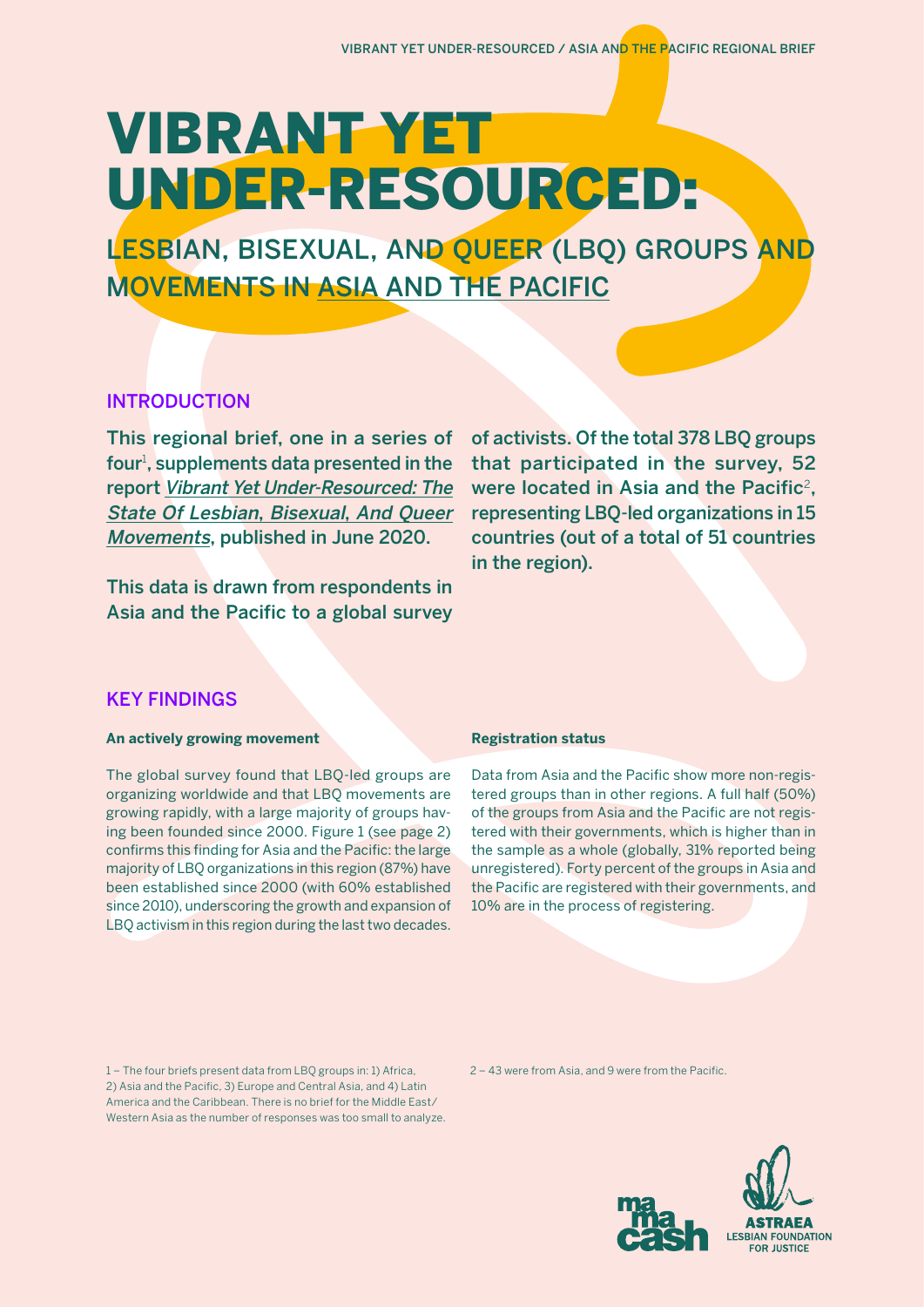#### *Figure 1. Year LBQ groups were established*



#### **Access to resourcing**

The groups from Asia and the Pacific that provided budget information confirmed the study's overall findings that LBQ groups worldwide are working with extremely limited financial resources. Figure 2 illustrates how limited these annual budgets are: twothirds (69%) of groups reported budgets under \$50,000 (and 44% had budgets under \$5,000, based on 45 responses<sup>3</sup> to this question). The median annual budget in Asia and the Pacific was \$13,000.

Consistent with having low annual budgets, groups located in Asia and the Pacific reported very little

access to external funding4. LBQ groups in Asia and the Pacific reported median external funding of only \$1,170 annually, underscoring the incredibly scarce resourcing that is available for their activism.

Organizations in Asia and the Pacific were more likely to report having received multi-year funding from donors than groups from other regions. Of the groups that responded to this question (n=39), more than 56% had been recipients of multi-year funding; 41% said they had never received multi-year funding.



*Figure 2. Annual budget sizes of LBQ groups*

3 – Note: not all respondents answered every question in the survey. In cases where many respondents did not answer a question, we have noted the number of responses to the question.

4 – External funding was defined in the survey as government and foundation funding (e.g., grants), and excluded membership fees, community fundraisers, events, and individual contributions from founders or their family members.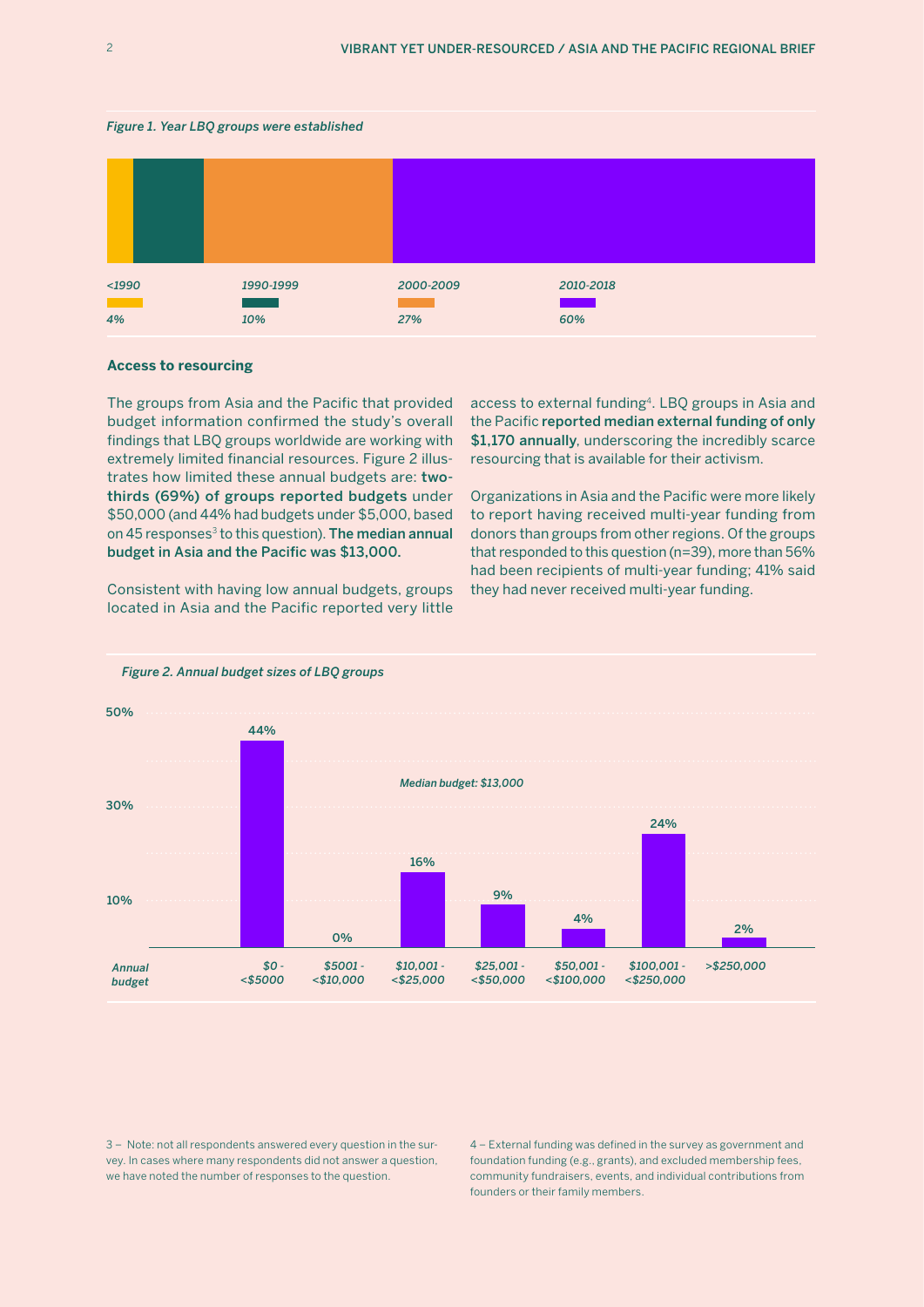

## **Staffing**

The global data showed under-staffed LBQ organizations that rely on volunteer labor, and this is also the case for LBQ groups in Asia and the Pacific. Figure 3 shows that a majority of groups have two or fewer full-time staff members, and the situation is similar for part-time staff (based on 48 and 45 responses to these questions, respectively).

As in other regions, the lack of paid staff means that LBQ groups in Asia and the Pacific depend to a great extent on volunteers<sup>5</sup> (non-salaried but possibly receiving a stipend). As Figure 4 shows, almost all groups have a base of volunteers (48 responses to this question), and over half have at least six volunteers, suggesting that these LBQ groups may be well-anchored in their communities or have a vibrant base of committed constituents.

### **Activist strategies**

Activists in Asia and the Pacific reported using a variety of tools and strategies to organize and demand rights and justice for their communities. In the global data set, advocacy, and community, movement and network building were the two most commonly used strategies

*Figure 4. Number of volunteers*



<sup>5 –</sup> The survey defined a volunteer as working 10 or more hours per week on a regular basis.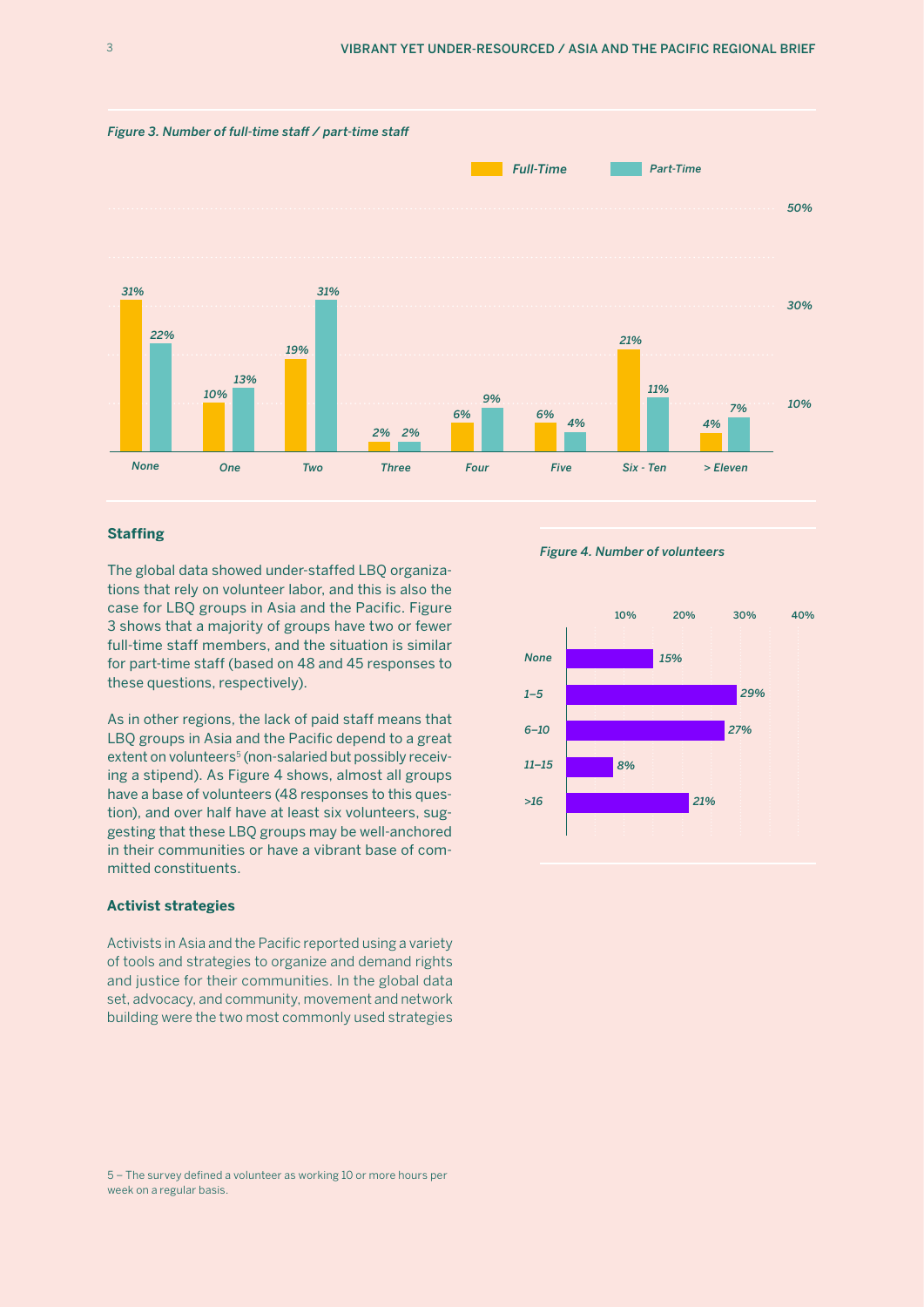overall, and, as Figure 5 shows, all 33 groups that responded to these questions said that they use both of these strategies. In addition, virtually all respondents in Asia and the Pacific (29 of 30 groups that answered this question) also used capacity strengthening strategies in their work.<sup>6</sup>

Based on data collected from funders (see the full report, chapter 5, pages 62-64), we know that a significant majority of donors reported providing funding for advocacy, capacity strengthening, and community and movement building, whereas fewer donors provided funding for research and knowledge production, activist safety, cultural change work and direct health and social services. This may explain, to some degree, why groups report using some of these other strategies less often.

#### **Resourcing challenges**

Many LBQ organizations are not able to secure funding for all of the strategies they would like to implement. Figure 6 shows the responses of groups in Asia and the Pacific for each of the strategies they would like to have implemented but for which they were unable to secure resources.

#### *Figure 5. Strategies used by LBQ groups*



#### *Figure 6. Organizing strategies that LBQ groups could not secure funding for*



6 – Many respondents did not provide answers to all of the questions regarding the strategies that they used. The data presented here are based on the responses provided, between 24 to 33 responses, depending on the strategy in question.